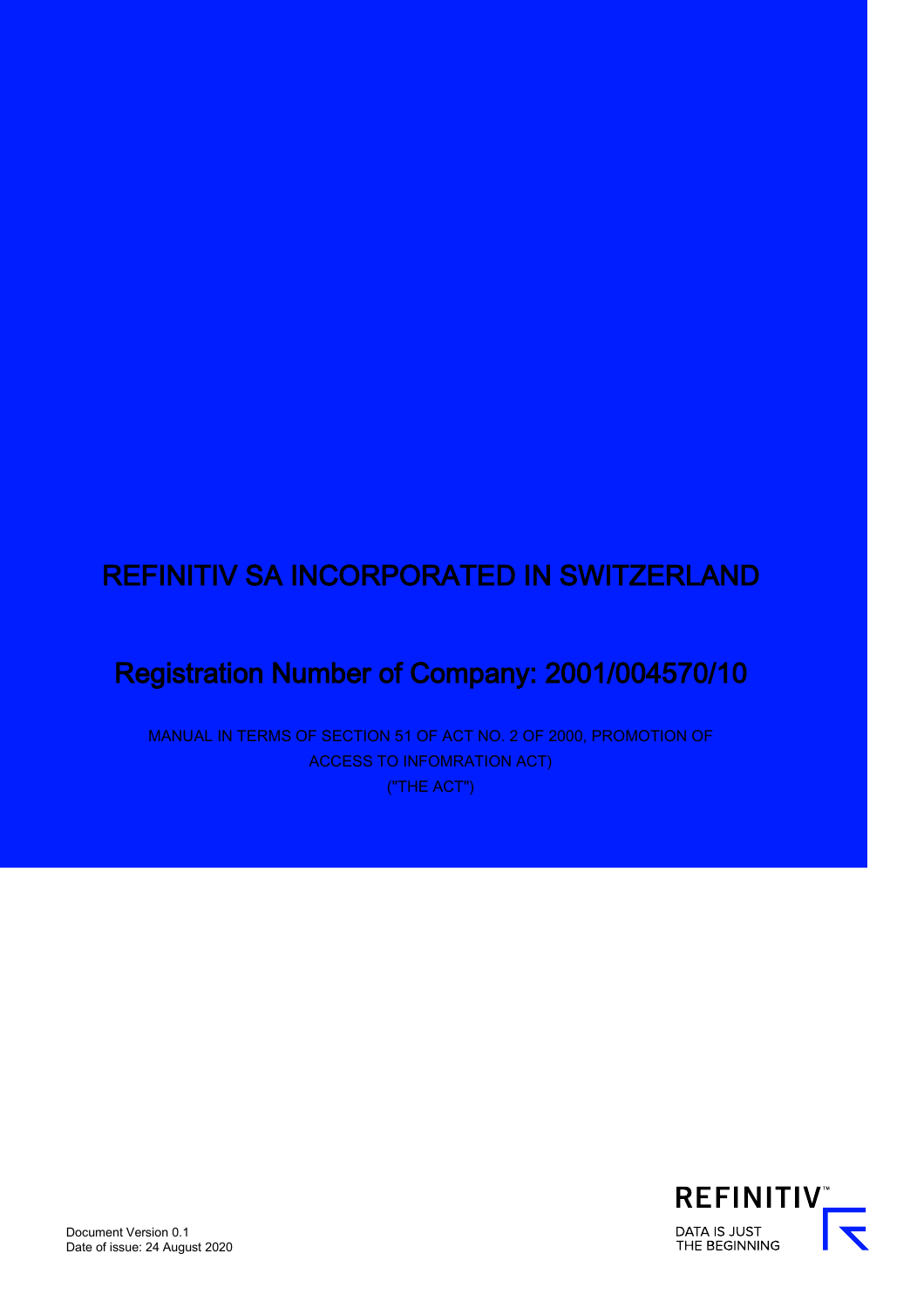# **Contents**

| $\mathbf{1}$      |                                                                                         |  |
|-------------------|-----------------------------------------------------------------------------------------|--|
| 2                 |                                                                                         |  |
| 3                 |                                                                                         |  |
| 4                 |                                                                                         |  |
| 5.                |                                                                                         |  |
| 6                 |                                                                                         |  |
| 7                 | RECORDS THAT ARE AUTOMATICALLY AVAILABLE TO EITHER EMPLOYEES ONLY OR THE GENERAL PUBLIC |  |
| 8                 | OTHER TYPES OF RECORDS HELD BY THE COMPANY AS CONTEMPLATED IN SECTION 51(1)(C) 5        |  |
| 9                 | RECORDS HELD RECORDS HELD BY THE COMPANY IN TERMS OF OTHER LEGISLATION AS CONTEMPLATED  |  |
| 10                |                                                                                         |  |
| 11                |                                                                                         |  |
| $12 \overline{ }$ |                                                                                         |  |
| 13                |                                                                                         |  |
| 14                |                                                                                         |  |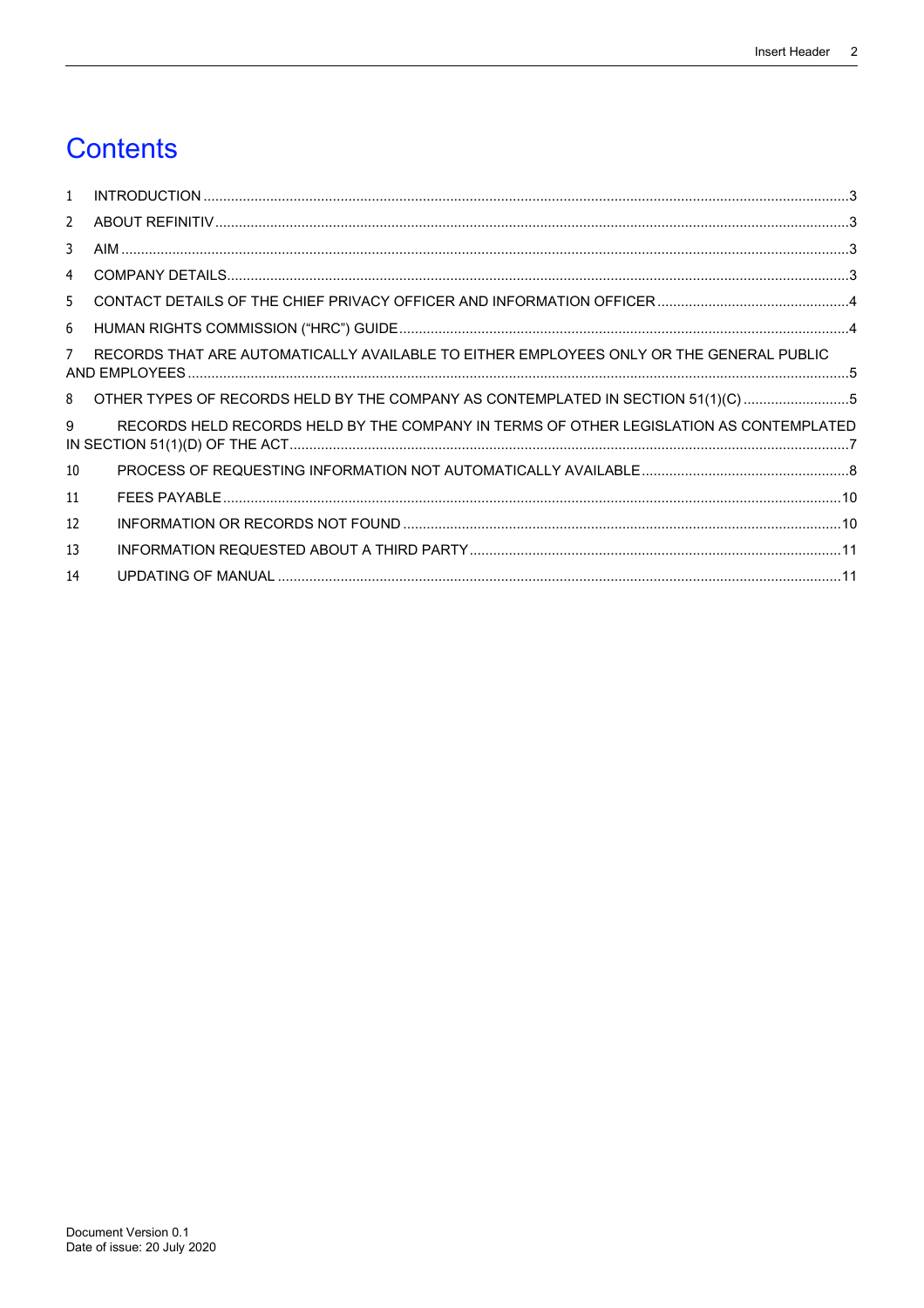## <span id="page-2-0"></span>1 INTRODUCTION

This information manual is in respect of Refinitiv SA Incorporated in Switzerland, hereinafter referred to as "Refinitiv". This information manual ("Manual") provides an outline of the types of records held by Refinitiv and explains how one may submit requests for access to these records in terms of the Promotion of Access to Information Act, 2 of 2000 (the "Act").

The Act gives effect to everyone's constitutional right of access to information held by private sector bodies or public bodies that is required for the exercise and/or protection of the requester's rights.

This Manual is available to view at Refinitiv premises as well as on its website.

#### <span id="page-2-1"></span>2 ABOUT REFINITIV

Refinitiv provides Services to financial industry, compliance and risk professionals, helping them with efficiency tools and data to assess and improve risk and compliance management, analyze and access financial transactions, generate better returns and create efficient, reliable business infrastructure.

#### <span id="page-2-2"></span>3 AIM

To facilitate the requests for access to records of the company as provided for in the Act. This document does not purport to be exhaustive of or comprehensively deal with every procedure provided for in the Act. A requester is advised to familiarise him/her/itself with the provisions of the Act before lodging any request with the company.

### <span id="page-2-3"></span>4 COMPANY DETAILS

| Full name        |           | Refinitiv SA Incorporated in Switzerland; |
|------------------|-----------|-------------------------------------------|
| Registration No. | ÷         | 2001/004570/10                            |
| Company Head     | ÷.        | Nadim Najjar                              |
| Telephone        | $\cdot$   | +971(4)536784                             |
| Email            |           | Nadim.najjar@refinitiv.com                |
| Postal address   |           | P.O Box 2662                              |
|                  |           | Johannesburg                              |
|                  |           | 2000                                      |
| Physical address | $\sim$ 1. | 3rd Floor,                                |
|                  |           | The Chelsea                               |
|                  |           | 138 West Street                           |
|                  |           | Sandton                                   |
|                  |           | 2196                                      |
| Telephone        | :         | 011 775 3000                              |
|                  |           |                                           |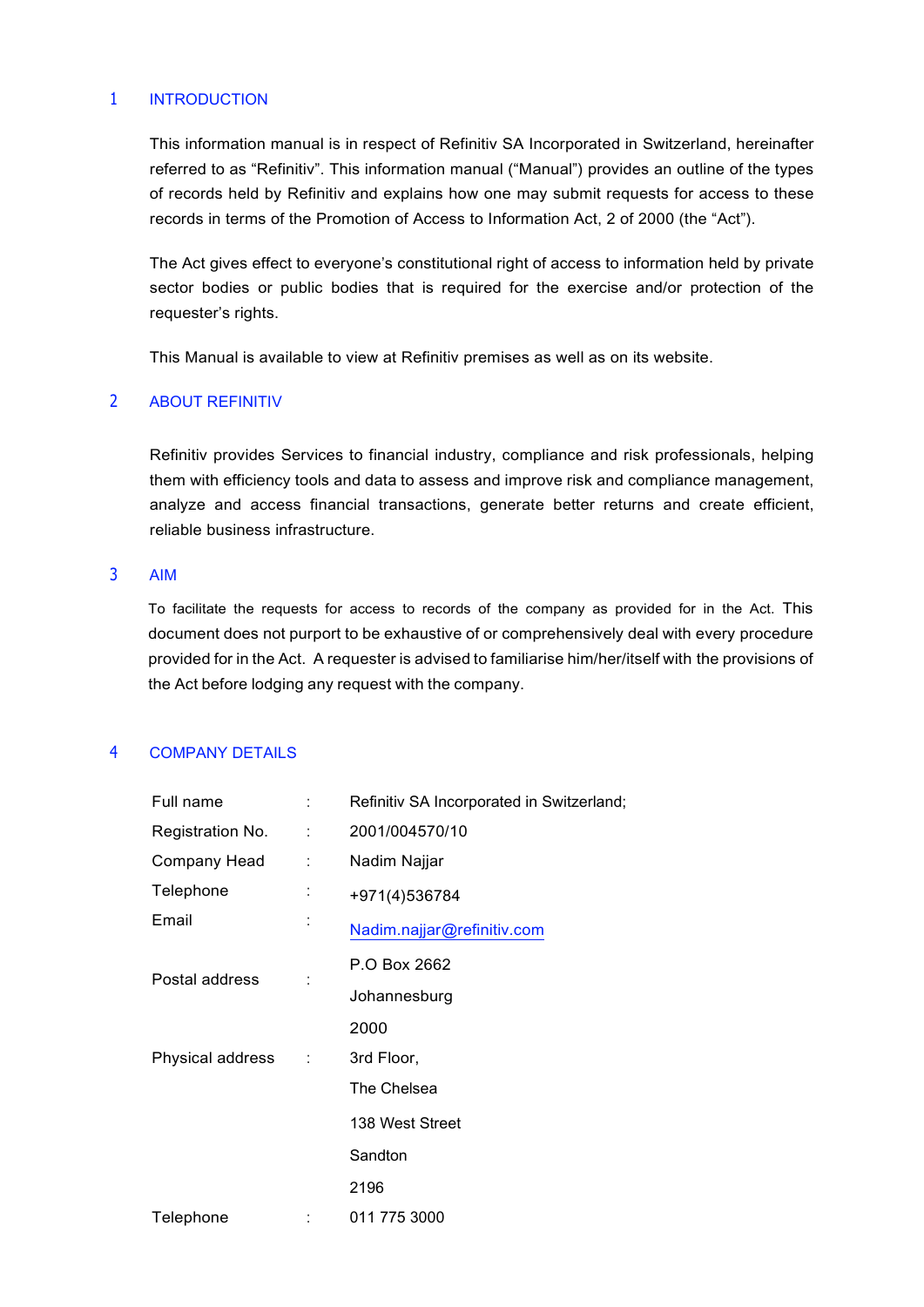| Fax     | N/A               |
|---------|-------------------|
| Website | www.refinitiv.com |

#### <span id="page-3-0"></span>5 CONTACT DETAILS OF THE CHIEF PRIVACY OFFICER AND INFORMATION OFFICER

5.1 Chief Privacy Officer of the company is Vivienne Artz. Her contact details are –

| Privacy Office, Refinitiv |                                       |
|---------------------------|---------------------------------------|
| Address                   | 5 Canada Square, Canary Wharf, London |
|                           | E14 5AQ, United Kingdom               |
| Email                     | privacy.enquiries@refinitiv.com       |

5.2 The Information Officer authorised to facilitate requests in terms of the Act is Miss Silindile Mbuli. Her contact details are –

| Email     | silindile.mbuli@refinitiv.com |  |  |  |  |  |
|-----------|-------------------------------|--|--|--|--|--|
| Telephone | + 27 11 775 3000              |  |  |  |  |  |

## <span id="page-3-1"></span>6 HUMAN RIGHTS COMMISSION ("HRC") GUIDE

- 6.1 The HRC has compiled a guide, as contemplated in section 10 of the Act, containing information to assist any person who wishes to exercise any right as contemplated in the Act.
- 6.2 The contact details of the HRC are -

The South African Human Rights Commission: PAIA Unit Postal Address: Private Bag 2700, Houghton, 2041 Telephone Number: +27-11-877 3600 Fax Number: +27-11-403 0625 Website: E-mail: [www.sahrc.org.za](http://www.sahrc.org.za/) paia@sahrc.org.za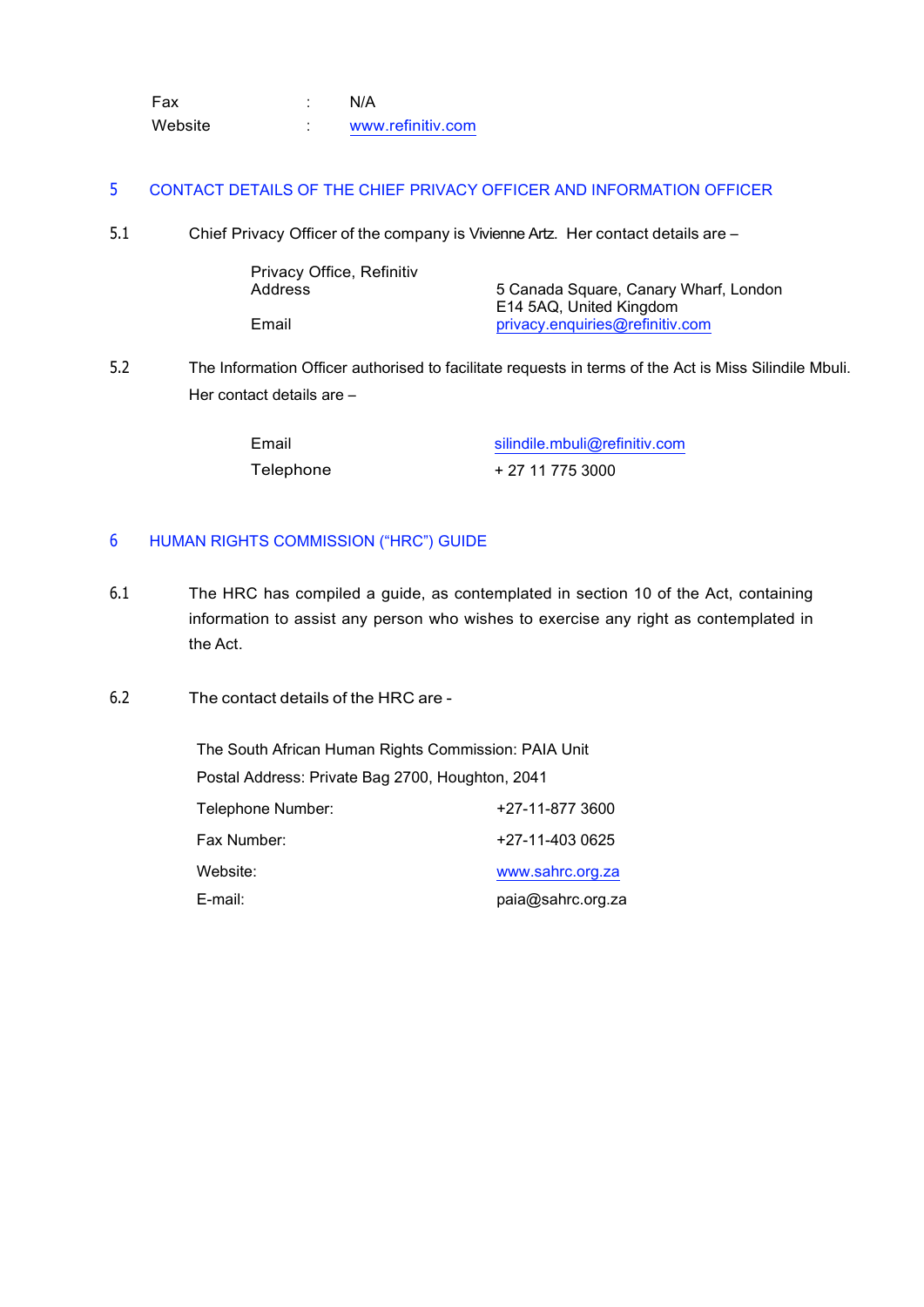## <span id="page-4-0"></span>7 RECORDS THAT ARE AUTOMATICALLY AVAILABLE TO EITHER EMPLOYEES ONLY OR THE GENERAL PUBLIC AND EMPLOYEES

- 7.1 The following records are automatically available to all employees and need not be requested in accordance with the procedure outlined in paragraph [10](#page-7-1) -
- 7.1.1 **personnel records are available to the employee whose file it is;**
- 7.1.2 records of disciplinary hearings and related matters are available to the employee concerned;
- 7.1.3 the company's policies and procedures manual;
- 7.1.4 the company's document format manual.
- 7.1.5 The Refinitiv Blue Book
- 7.1.6 Feature Articles
- 7.2 The following records are automatically and freely available to the general public and all employees on [www.refinitiv.com](http://www.refinitiv.com/) and need not be requested in accordance with the procedure outlined in paragraph [10](#page-7-1) -
- 7.2.1 Media Releases
- 7.2.2 Feature Product Brochures

## <span id="page-4-1"></span>8 OTHER TYPES OF RECORDS HELD BY THE COMPANY AS CONTEMPLATED IN SECTION 51(1)(C)

These records are not automatically available without a request in terms of the Act. A request in terms of this section is subject to section 63(1) of the Act, which provides that the head of a company must refuse a request for access to a record of the company if the disclosure of the record would involve the unreasonable disclosure of personal information about a third party including a deceasedindividual.

- 8.1 Statutory Business Records
- 8.1.1 Certificate of Incorporation
- 8.1.2 Memorandum of Incorporation
- 8.1.3 Records relating to the authority of the local authorised signatory
- 8.2 Financial records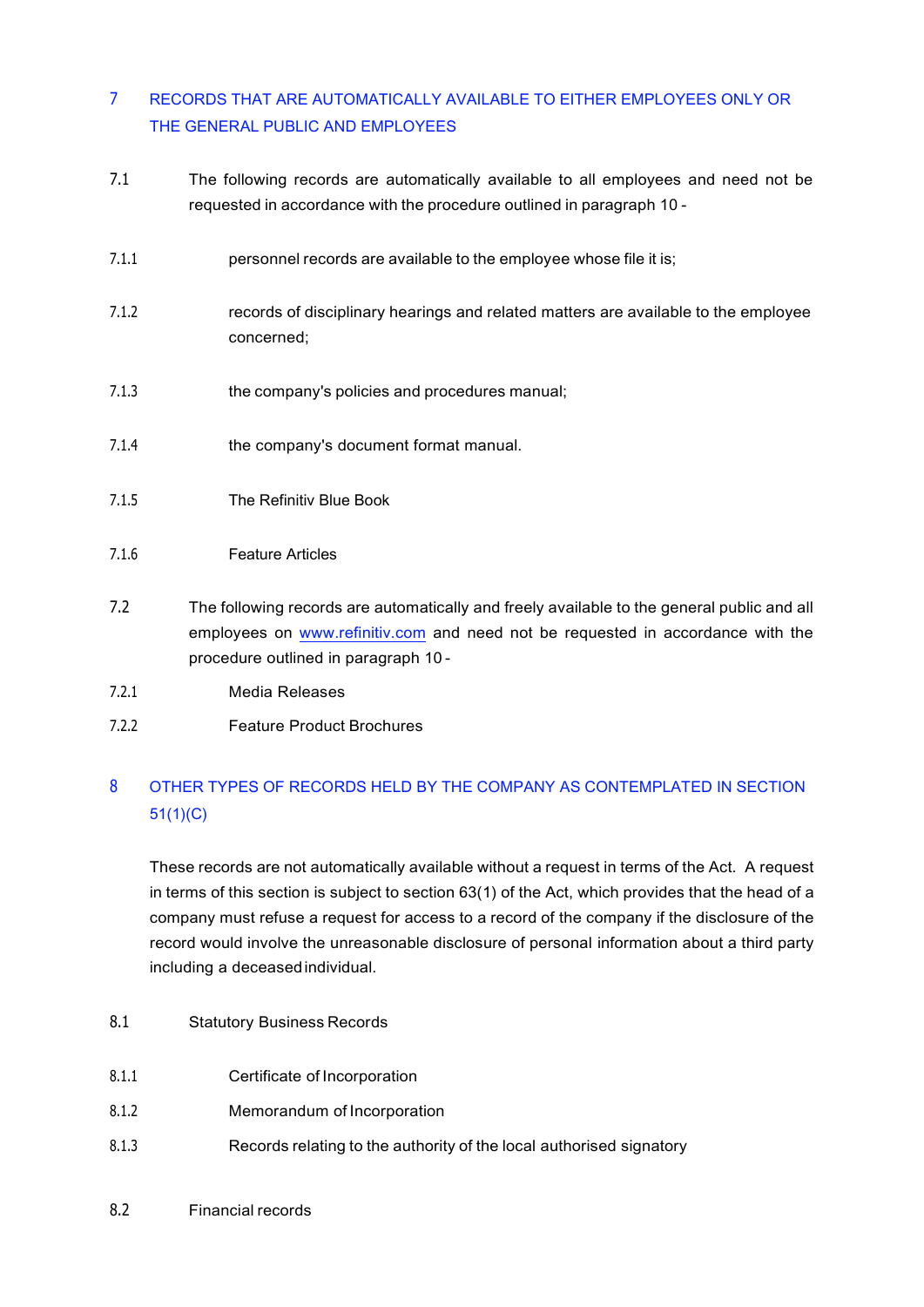| 8.2.1  | financial statements                                    |
|--------|---------------------------------------------------------|
| 8.2.2  | general ledger                                          |
| 8.2.3  | tax returns and assessments                             |
| 8.2.4  | bank statements                                         |
| 8.2.5  | electronic banking records                              |
| 8.2.6  | asset register                                          |
| 8.2.7  | rental agreement                                        |
| 8.2.8  | Invoices                                                |
| 8.2.9  | credit agreements                                       |
| 8.2.10 | Customer and supplier statements and invoices           |
| 8.3    | Employees' Tax Records:                                 |
| 8.3.1  | PAYE records                                            |
| 8.3.2  | Records of payments made to SARS on behalf of employees |
| 8.4    | Statutory compliance documents                          |
| 8.4.1  | VAT certificate                                         |
| 8.4.2  | <b>UIF</b> registration                                 |
| 8.4.3  | <b>Skills Development Levies</b>                        |
| 8.4.4  | <b>Workmen's Compensation</b>                           |
| 8.5    | <b>Information Technology</b>                           |
| 8.5.1  | infrastructure and system records                       |
| 8.6    | Insurance                                               |
| 8.6.1  | Claim records                                           |
| 8.6.2  | Policies                                                |
| 8.7    | Legal agreements and contracts                          |
| 8.7.1  | <b>Customer contracts</b>                               |
| 8.7.2  | Supplier contracts                                      |
| 8.8    | Environment, Health and Safety                          |
| 8.8.1  | Emergency response plan                                 |
| 8.8.2  | Employee public health emergency action plan            |
| 8.8.3  | Noise exposure records                                  |
| 8.9    | Personnel Records                                       |
| 8.9.1  | Letters of appointment                                  |
| 8.9.2  | <b>Employment contracts</b>                             |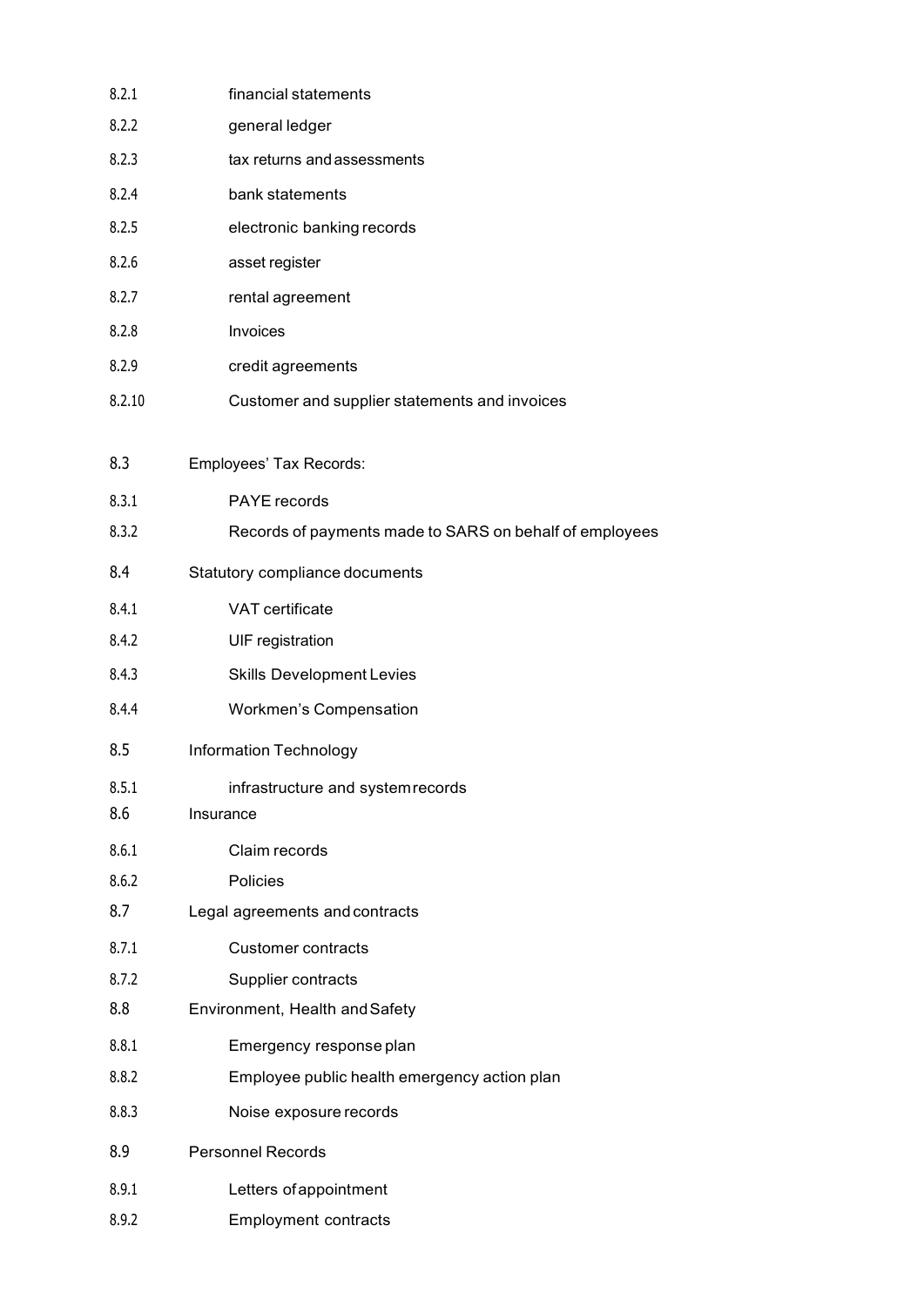| 8.9.3  | Employee information records               |
|--------|--------------------------------------------|
| 8.9.4  | Arbitration awards                         |
| 8.9.5  | <b>Pension Fund Records</b>                |
| 8.9.6  | Disability scheme                          |
| 8.9.7  | Funeral insurance scheme                   |
| 8.9.8  | Group life                                 |
| 8.9.9  | Group personal accident                    |
| 8.9.10 | <b>Health and Safety records</b>           |
| 8.9.11 | Disciplinary records                       |
| 8.9.12 | <b>Salary Records</b>                      |
| 8.9.13 | Leave records                              |
| 8.9.14 | Training and development records           |
| 8.9.15 | Employee evaluation and performancerecords |
| 8.9.16 | Employment equity plan                     |
| 8.9.17 | Staff loan agreements                      |
| 8.9.18 | Employee Incentive schemes                 |
| 8.9.19 | IRP5 and IT3 certificates                  |
| 8.9.20 | Staff records after employment             |
| 8.9.21 | Internal policies and procedures           |

## <span id="page-6-0"></span>9 RECORDS HELD RECORDS HELD BY THE COMPANY IN TERMS OF OTHER LEGISLATION AS CONTEMPLATED IN SECTION 51(1)(D) OF THE ACT

The following records are not automatically available without a request in terms of the Act -

- 9.1 all statutory returns-
- 9.1.1 VAT;
- 9.1.2 workmen's compensation;
- 9.1.3 UIF;
- 9.1.4 regional services levies;and
- 9.1.5 Skills development levies.
- 9.2 documents concerning compliance by the company, insofar as it may be necessary, with legal obligations under the following legislation -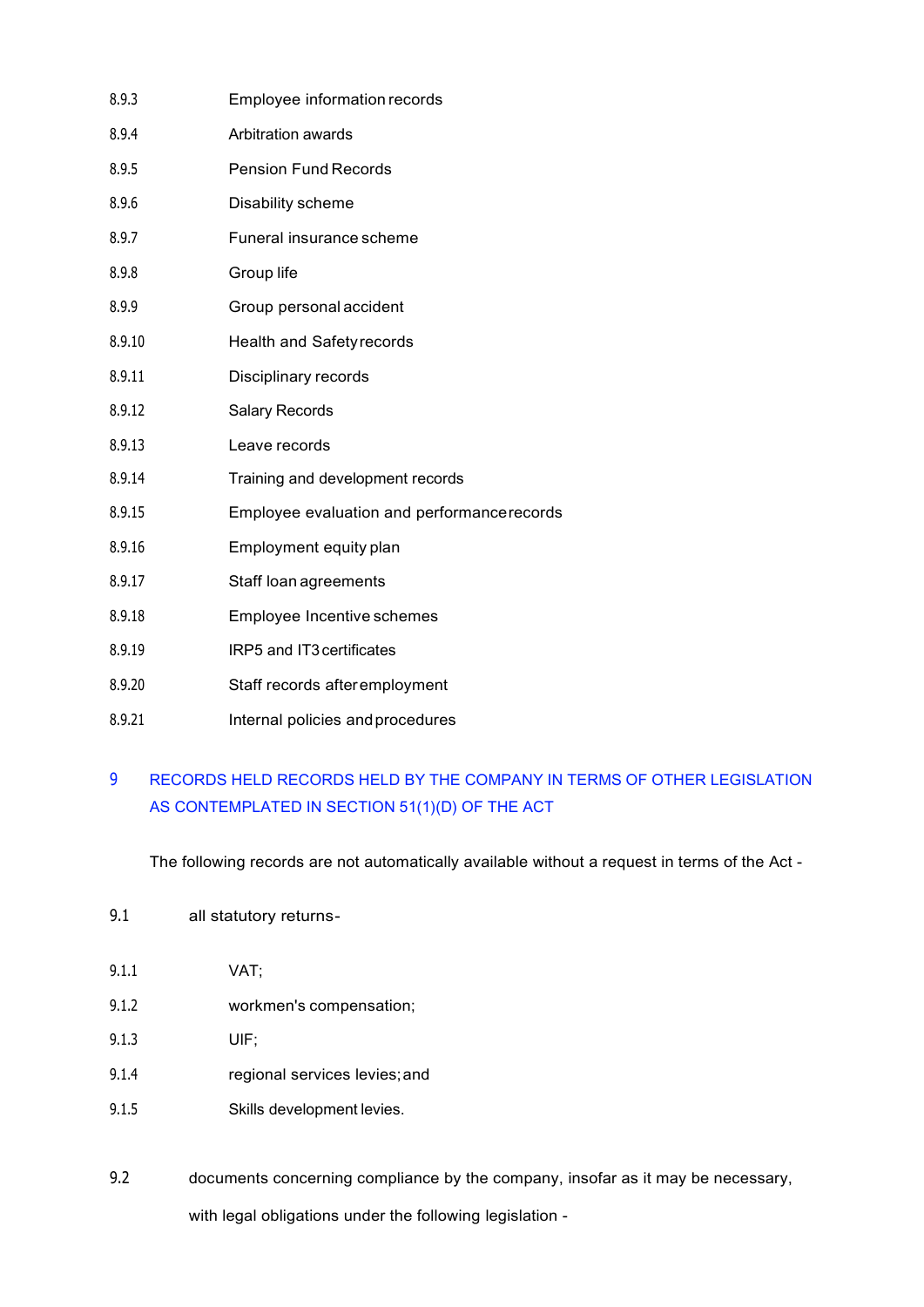<span id="page-7-1"></span>

| 9.2.1  | Attorneys Act, 1979                                           |
|--------|---------------------------------------------------------------|
| 9.2.2  | Basic Conditions of Employment Act, 1997                      |
| 9.2.3  | Broad-based Black Economic Empowerment Act, 2003              |
| 9.2.4  | Companies Act, 2008 (as amended)                              |
| 9.2.5  | Compensation for Occupational Injuries and Diseases Act, 1997 |
| 9.2.6  | Electronic Communications Act, 2005                           |
| 9.2.7  | Electronic Communications and Transactions Act, 2002          |
| 9.2.8  | <b>Employment Equity Act, 1998</b>                            |
| 9.2.9  | Immigration Act, 2002                                         |
| 9.2.10 | Income Tax Act, 1962 (asamended)                              |
| 9.2.11 | Labour Relations Act, 1995                                    |
| 9.2.12 | Occupational Health and Safety Act, 1993                      |
| 9.2.13 | Promotion of Access to Information Act, 2000                  |
| 9.2.14 | Protection of Personal Information Act, 2013                  |
| 9.2.15 | Protection of Information Act, 1982                           |
| 9.2.16 | Skills Development Amendment Act, 2008                        |
| 9.2.17 | Unemployment Contributions Act, 2002                          |
| 9.2.18 | Unemployment Insurance Act, 2001                              |
| 9.2.19 | Value-Added Tax Act, 1991                                     |

For more details of how Refinitiv group companies collect, handle, store and protect personal information about you in the context of our services, please refer to our Privacy Statement available at [https://www.refinitiv.com/en/policies/privacy-statement.](https://www.refinitiv.com/en/policies/privacy-statement)

### <span id="page-7-0"></span>10 PROCESS OF REQUESTING INFORMATION NOT AUTOMATICALLY AVAILABLE

- <span id="page-7-2"></span>10.1 A request shall be made on the prescribed form. A copy of the form is attached marked "Form C" ("the prescribed form"). The prescribed form is also available from the website of the HRC, or the website of the Department of Justice and Constitutional Development at www.doj.gov.za.
- <span id="page-7-3"></span>10.2 The prescribed form shall be submitted to the Information Officer at her address or e-mail address, who shall hand it to the Privacy Officer.
- 10.3 The same procedure as set out in [10.1](#page-7-2) and [10.2](#page-7-3) applies if the requester is requesting information on behalf of another person or on behalf of a permanent employee of the company.
- 10.4 The Privacy Officer, as soon as reasonably possible and within thirty days after the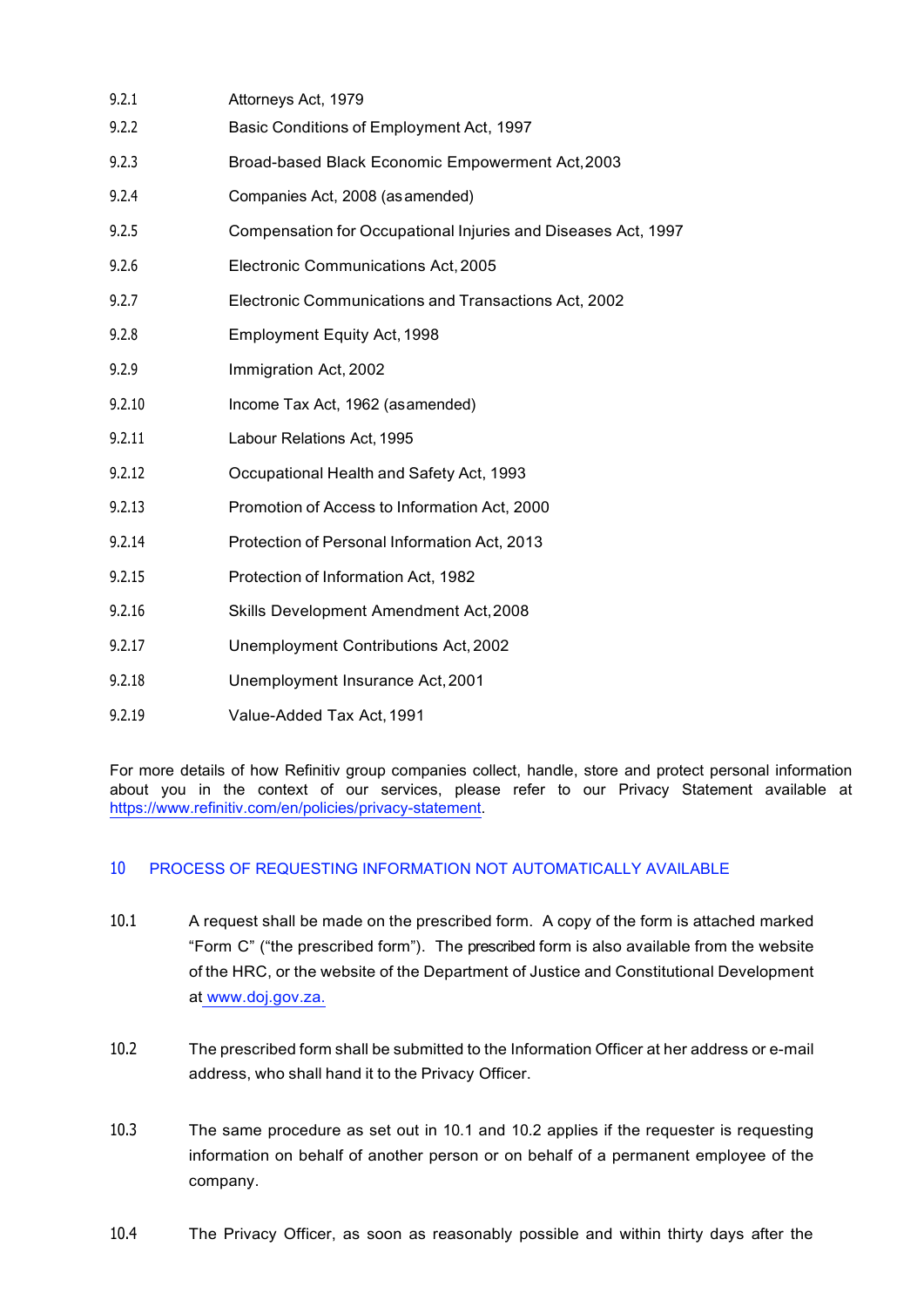request has been received, shall decide whether or not to grant the request.

- 10.5 The requester will be notified of the decision of the Privacy Officer or the Information officer in the manner indicated by the requester.
- 10.6 If the request is granted, the requester shall be informed by the Privacy Officer or the Information officer in the manner indicated by the requester in the prescribed form.
- 10.7 Notwithstanding the foregoing, the company will advise the requester in the manner stipulated by the requester in the prescribed form of -
- 10.7.1 the access fee to be paid for the information (in accordance with paragraph [11\)](#page-9-0);
- 10.7.2 the format in which access will be given; and
- 10.7.3 the fact that the requester may lodge an appeal with a court of competent jurisdiction against the access fee charged or the format in which access is to be granted.
- 10.8 After access is granted, actual access to the record requested will be given as soon as reasonably possible.
- 10.9 If the request for access is refused, the Privacy Officer or the Information officer shall advise the requester in writing of the refusal. The notice of refusal shall state -
- 10.9.1 adequate reasons for the refusal;
- 10.9.2 that the requester may lodge an appeal with a court of competent jurisdiction against the refusal of the request (including the period) for lodging such an appeal.
- 10.10 Upon the refusal by the Privacy Officer or the Information officer, the deposit paid by the requester will be refunded.
- 10.11 If the Privacy Officer or the Information officer fails to respond within thirty days after a request has been received, it is deemed, in terms of section 58 read together with section 56(1) of the Act, that the Privacy Officer or the Information officer has refused therequest.
- 10.12 The Privacy Officer may decide to extend the period of thirty days ("original period") for another period of not more than thirty days if -
- 10.12.1 the request is for a large number of records;
- 10.12.2 the search for the records is to be conducted at premises not situated in the same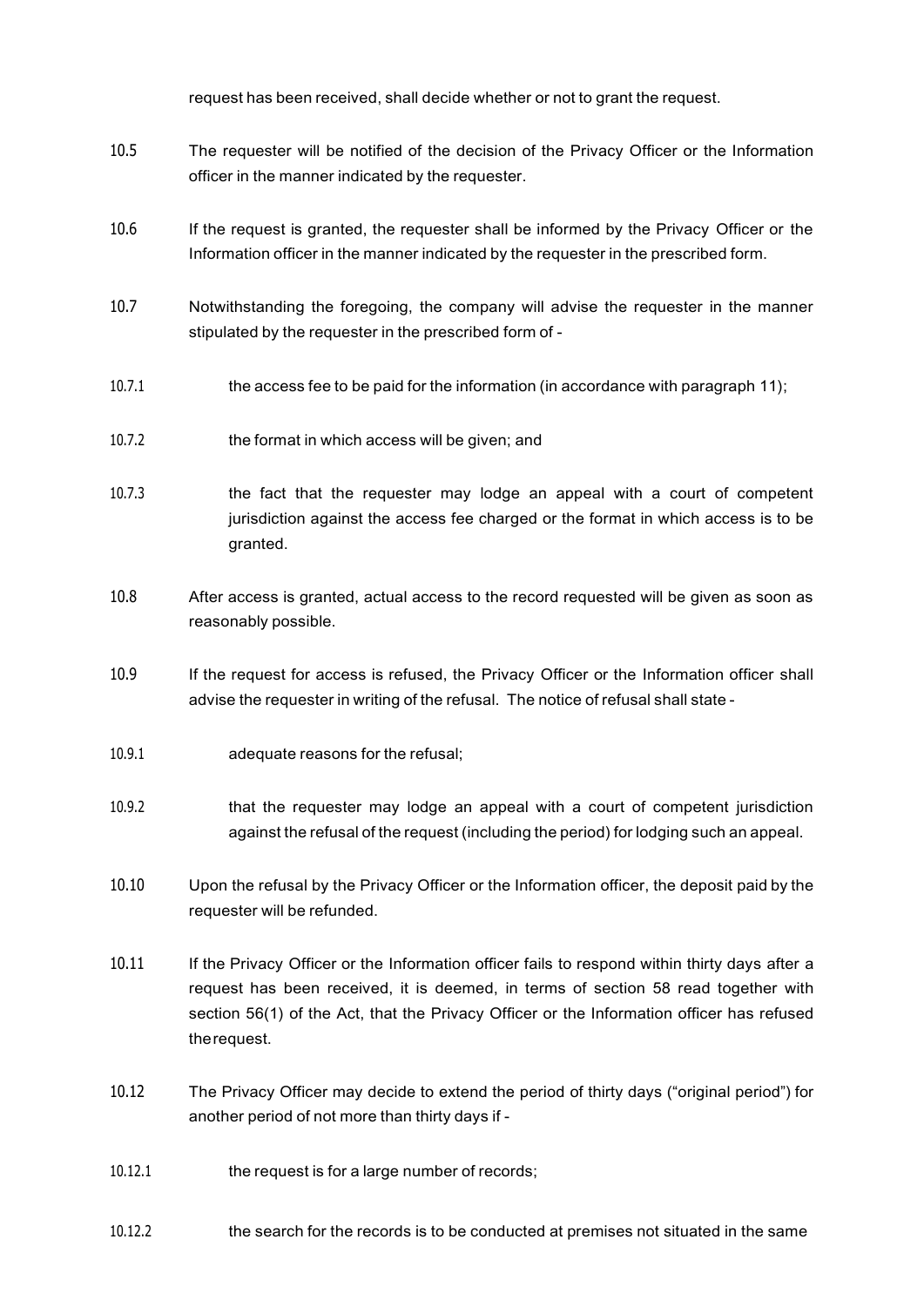town or city as the head office of the company;

- 10.12.3 consultation among divisions or departments, as the case may be, of the company is required;
- 10.12.4 the requester consents to such an extension in writing; and
- 10.12.5 the parties agree in any other manner to such an extension.
- 10.13 Should the company require an extension of time, the requester shall be informed in the manner stipulated in the prescribed form of the reasons for the extension.
- 10.14 The requester may lodge an appeal with a court of competent jurisdiction against any extension or against any procedure set out in this section.

### <span id="page-9-0"></span>11 FEES PAYABLE

11.1 The fees for reproduction of a record as referred to in section 52(3) are as follows -

| 11.1.1 | for every photocopy of an A4 size page or part thereof                      | R <sub>1.10</sub>  |
|--------|-----------------------------------------------------------------------------|--------------------|
| 11.1.2 | for every printed copy of an A4-size page or part thereof                   | R <sub>0</sub> .75 |
| 11.1.3 | for a copy of a compact disc                                                | R70.00             |
| 11.1.4 | for a transcript of visual images for an A4 size page or part<br>thereof    | R40,00;            |
| 11.1.5 | for a copy of visual images                                                 | R60.00:            |
| 11.1.6 | for a transcript of an audio record, for an A4-size page or part<br>thereof | R20,00;            |
| 11.1.7 | for a copy of an audio record                                               | R30, 00.           |

- 11.2 The request fee payable by a requester, other than a personal requester is R50.00.
- 11.3 If the Privacy Officer or if the Information officer is of the opinion that six hours will be exceeded to search, reproduce and/or prepare the information requested, a deposit is payable equal to one-third of an amount of R30 for each hour or part thereof, exceeding the sixhours.
- 11.4 A request may be withheld until the fees have been paid.
- 11.5 The most up to date fee structure is available on the website of the HRC at www.sahrc.org.za.

### <span id="page-9-2"></span><span id="page-9-1"></span>12 INFORMATION OR RECORDS NOT FOUND

- 12.1 If all reasonable steps have been taken to find a record, and such a record cannot be found or if the records do not exist, then the Privacy Officer or the Information officer shall notify the requester, by way of an affidavit or affirmation, that it is not possible to give access to the requested record.
- 12.2 The affidavit or affirmation shall provide a full account of all the steps taken to findthe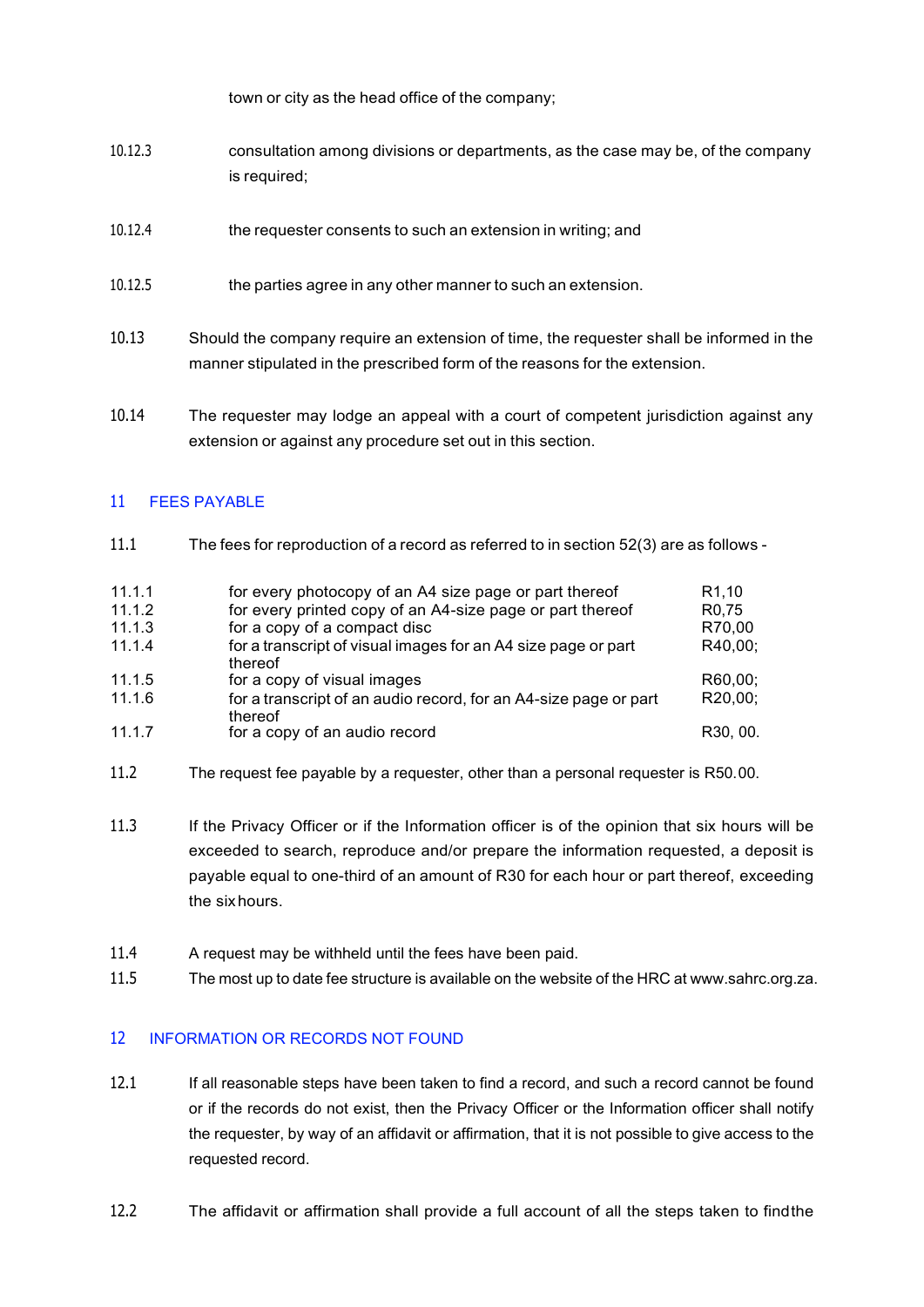record or to determine the existence thereof, including details of all communications by the Privacy Officer or the Information officer with every person who conducted the search.

- 12.3 The notice, as set out in [12.1, s](#page-9-2)hall be regarded as a decision to refuse a request for access to the record concerned for the purposes of the Act.
- 12.4 If the record in question should later be found, the requester shall be given access to the record in the manner stipulated by the requester in the prescribed form unless access is refused by the Privacy Officer or the Information officer.
- 12.5 The attention of the requester is drawn to the provisions of Chapter 4 of Part 3 of the Act in terms of which the company may refuse, on certain specified grounds, to provide information to arequester.

## <span id="page-10-0"></span>13 INFORMATION REQUESTED ABOUT A THIRD PARTY

- 13.1 Section 71 of the Act makes provision for a request for information or records about a third party.
- 13.2 In considering such a request, the company will adhere to the provisions of sections 71 to 74 of theAct.
- 13.3 The attention of the requester is drawn to the provisions of Chapter 5 of Part 3 of the Act in terms of which the company is obliged, in certain circumstances, to advise third parties of requests lodged in respect of information applicable to or concerning such third parties. In addition, the provisions of Chapter 2 of Part 4 of the Act entitle third parties to dispute the decisions of the Privacy Officer or the Information officer by referring the matter to the High Court.

### <span id="page-10-1"></span>14 UPDATING OF MANUAL

\_\_\_\_\_\_\_\_\_\_\_\_\_\_\_\_\_\_\_\_\_\_\_\_\_\_\_\_\_

The company may update this manual every six months or at such intervals as may be necessary

Nadim Najjar

Head of MEA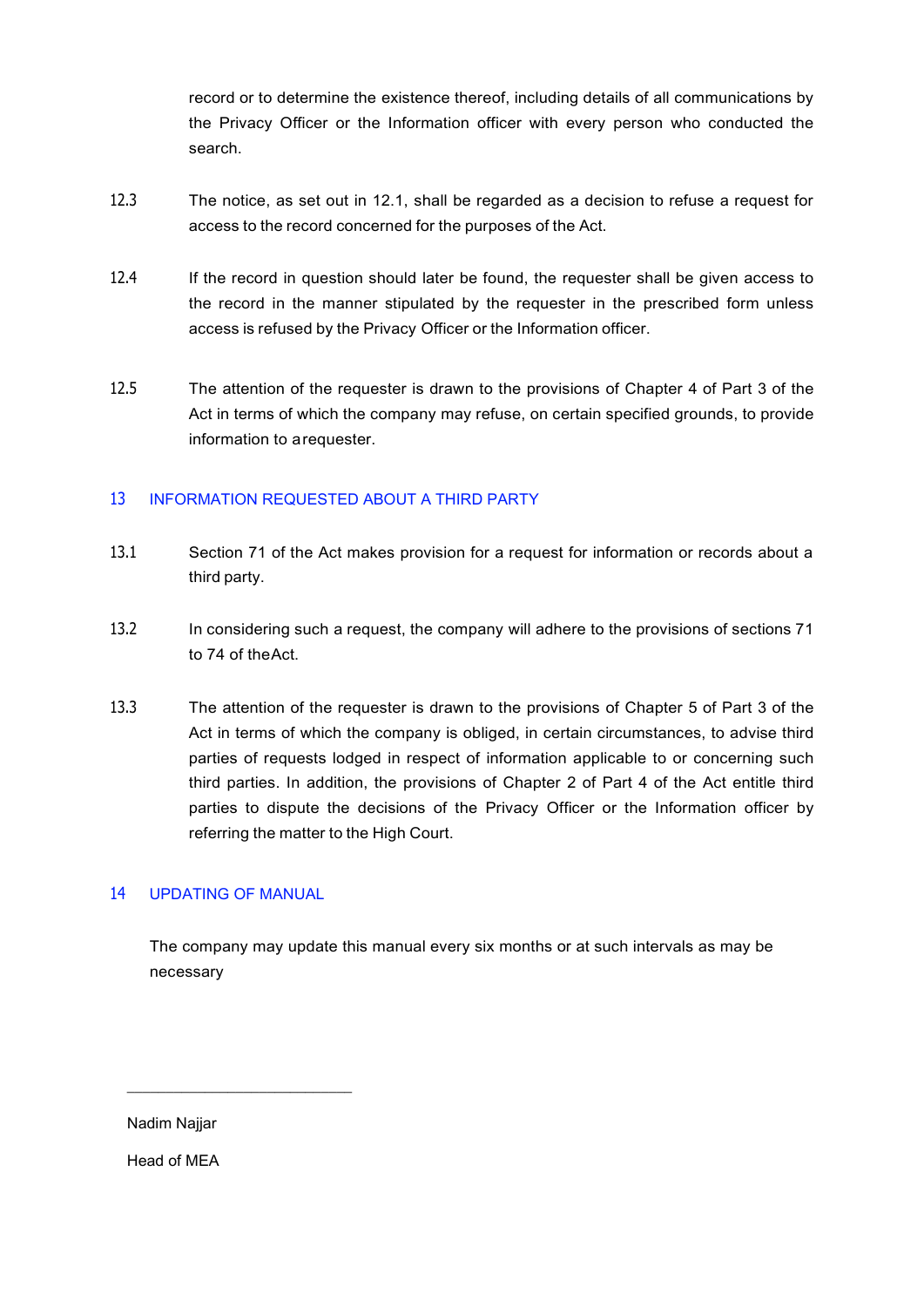## **FORM C**

#### REQUEST FOR ACCESS TO RECORD OF PRIVATE BODY (Section 53(1) of the Promotion of Access to Information Act, 2000 (Act No. 2 of 2000)

[Regulation 10]

#### **A. Particulars of private body**

The Head:

#### **B. Particulars of person requesting access to the record**

(a) The particulars of the person who requests access to the record must be given below. (b) The address and/or fax number in the Republic to which the information is to be sent must be given.<br>(c) Proof of the capacity in which the request is made, if applicable, must be attached. Proof of the capacity in which the request is made, if applicable, must be attached.

Full names and surname:

Identity number:

Postal address:

Fax number:

Telephone number: E-mail address:

Capacity in which request is made, when made on behalf of another person:

#### **C. Particulars of person on whose behalf request is made**

This section must be completed *ONLY if* a request *for information is* made on behalf of *another* person.

Full names and surname:

Identity number:

#### **D. Particulars of record**

(a) Provide full particulars of the record to which access is requested, including the reference number if that is known to you, to enable the record to be located. (b) If the provided space is inadequate, please continue on a separate folio and attach it to this form.

The requester must sign all the additional folios.

- 1 Description of record or relevant part of the record:
- 2 Reference number, if available:
- 3 Any further particulars of record: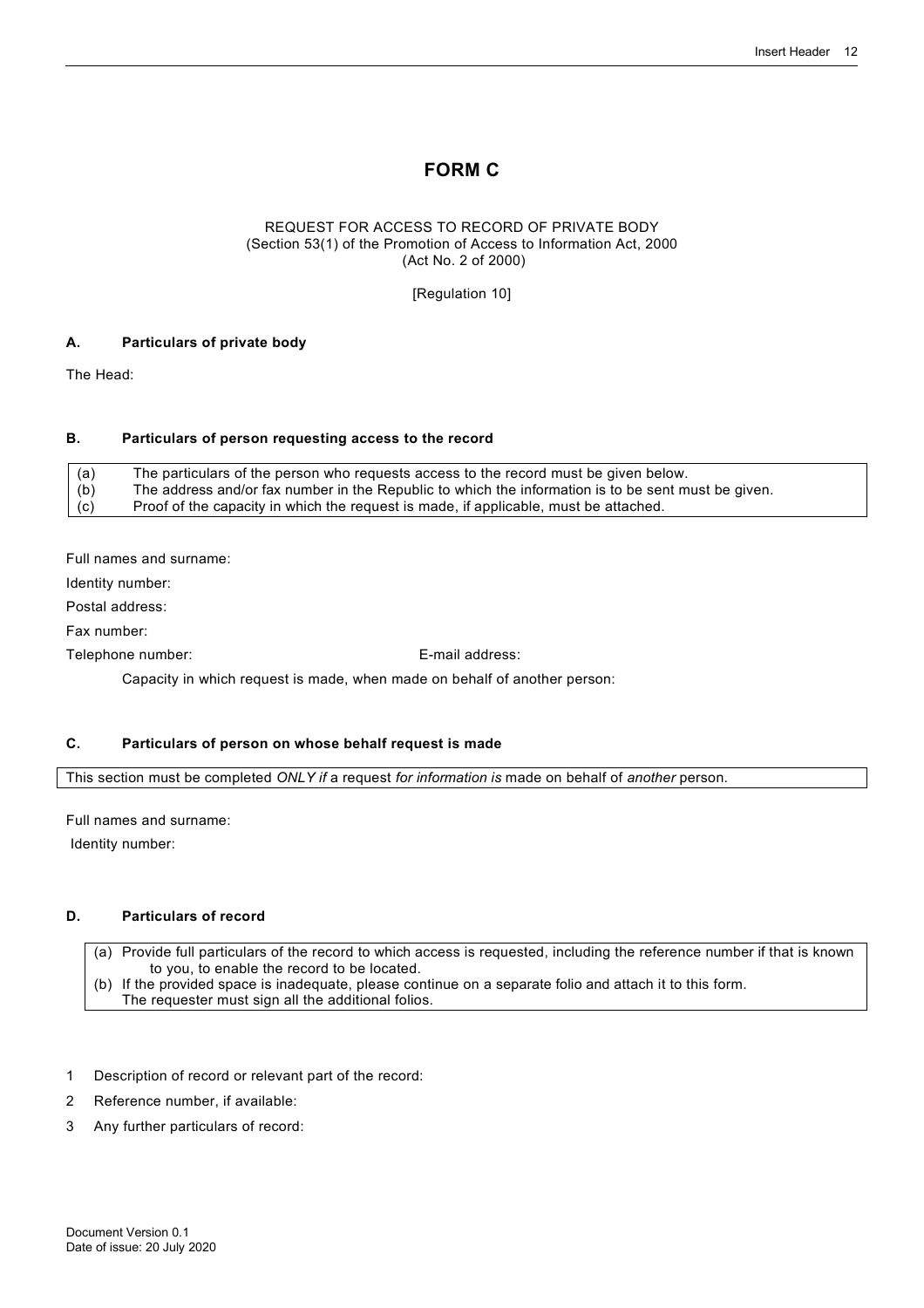#### **E. Fees**

- (a) A request for access to a record, other *than* a record containing personal information about yourself, will be processed only after a request fee has been paid.
- (b) You will be *notified of* the amount required to be paid as the request fee.

(c) The fee payable for access to a record depends *on* the form *in which* access is required and the reasonable time *required* to search for and prepare a record.

(d) If you qualify for exemption *of* the payment *of* any fee, please state the reason for exemption.

Reason for exemption from payment of fees:

#### **F. Form of access to record**

If you are prevented by a disability to read, view or listen to the record in the form of access provided for in 1 to 4 hereunder, state your disability and indicate in which form the record is required.

| Disability:                                                                                                                                                 | Form in which record is required |  |  |
|-------------------------------------------------------------------------------------------------------------------------------------------------------------|----------------------------------|--|--|
| Form in which record is required:                                                                                                                           |                                  |  |  |
| Mark the appropriate box with an X.                                                                                                                         |                                  |  |  |
| NOTES:<br>(a) Compliance with your request in the specified form may depend on the form in which the record is<br>available.                                |                                  |  |  |
| (b) Access in the form requested may be refused in certain circumstances. In such a case you will be<br>informed if access will be granted in another form. |                                  |  |  |
| (c) The fee payable for access for the record, if any, will be determined partly by the form in which access<br>is requested.                               |                                  |  |  |

| 1. If the record is in written or printed form:                                                                                                                  |                                                                                                           |  |                                                                                                |  |     |  |  |
|------------------------------------------------------------------------------------------------------------------------------------------------------------------|-----------------------------------------------------------------------------------------------------------|--|------------------------------------------------------------------------------------------------|--|-----|--|--|
|                                                                                                                                                                  | copy of record*                                                                                           |  | inspection of record                                                                           |  |     |  |  |
|                                                                                                                                                                  | 2. If record consists of visual images                                                                    |  | this includes photographs, slides, video recordings, computer-generated images, sketches, etc) |  |     |  |  |
|                                                                                                                                                                  | view the images                                                                                           |  | transcription of the<br>copy of the images"<br>images*                                         |  |     |  |  |
| sound:                                                                                                                                                           |                                                                                                           |  | 3. If record consists of recorded words or information which can be reproduced in              |  |     |  |  |
|                                                                                                                                                                  | listen to the soundtrack<br>transcription of soundtrack*<br>written or printed document<br>audio cassette |  |                                                                                                |  |     |  |  |
|                                                                                                                                                                  |                                                                                                           |  | 4. If record is held on computer or in an electronic or machine-readable form:                 |  |     |  |  |
| copy in computer readable form*<br>printed copy of information<br>printed copy of record*<br>derived from the record"<br>(stiffy or compact disc)                |                                                                                                           |  |                                                                                                |  |     |  |  |
| If you requested a copy or transcription of a record (above), do you wish the<br><b>YES</b><br>copy or transcription to be posted to you?<br>Postage is payable. |                                                                                                           |  |                                                                                                |  | NO. |  |  |
| G<br>Particulars of right to be exercised or protected                                                                                                           |                                                                                                           |  |                                                                                                |  |     |  |  |

If the provided space is inadequate, please continue on a separate folio and attach it to this form. The requester must sign all the additional folios.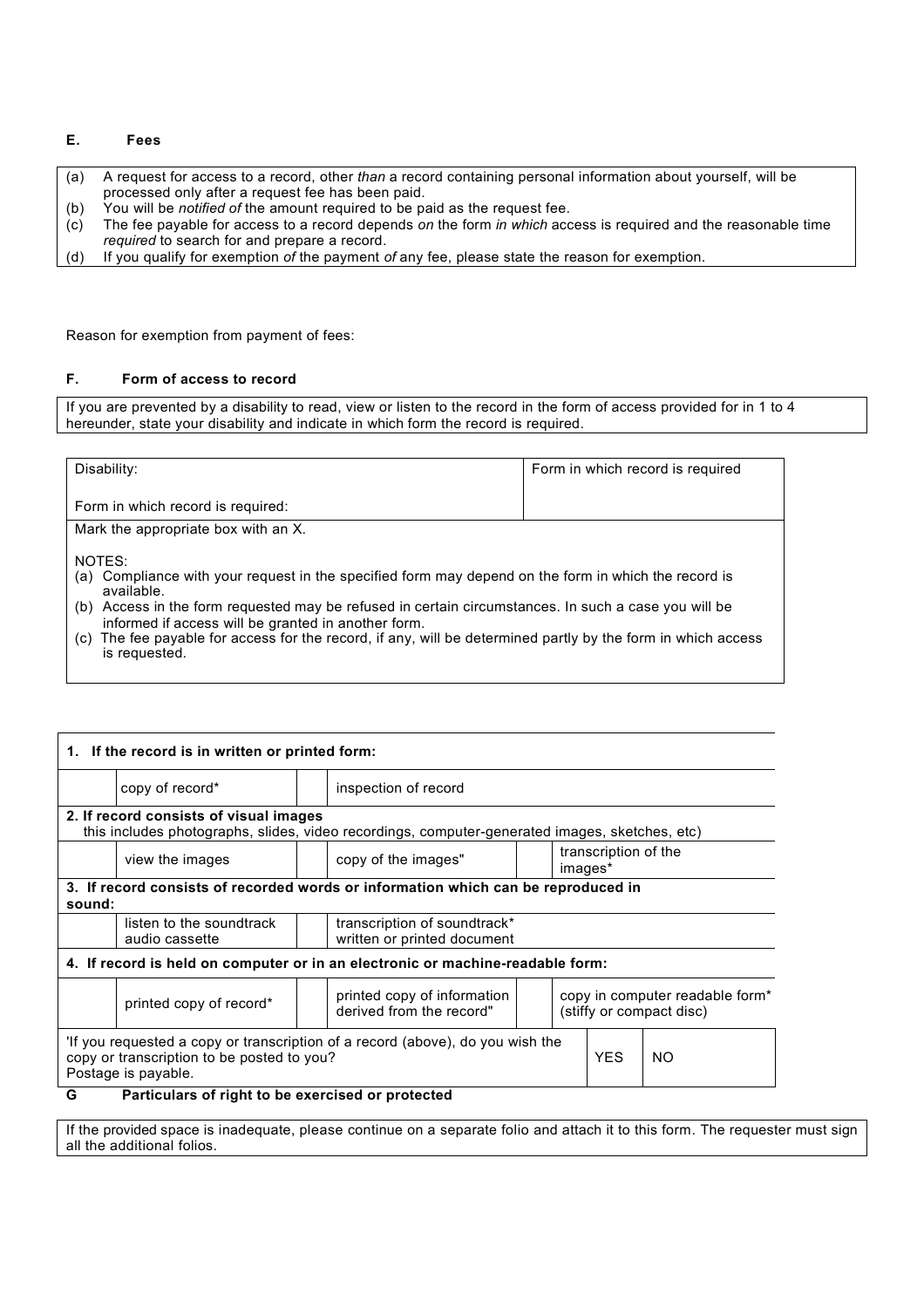- 1. Indicate which right is to be exercised or protected:
- 2. Explain why the record requested is required for the exercise or protection of the aforementioned right:

#### **H. Notice of decision regarding request for access**

You will be notified in writing whether your request has been approved/denied. If you wish to be informed in another manner, please specify the manner and provide the necessary particulars to enable compliance with your request.

How would you prefer to be informed of the decision regarding your request for access to the record?

Signed at…………………………. This………… day of …………………………….20

SIGNATURE OF REQUESTER / PERSON ON WHOSE BEHALF REQUEST IS MADE